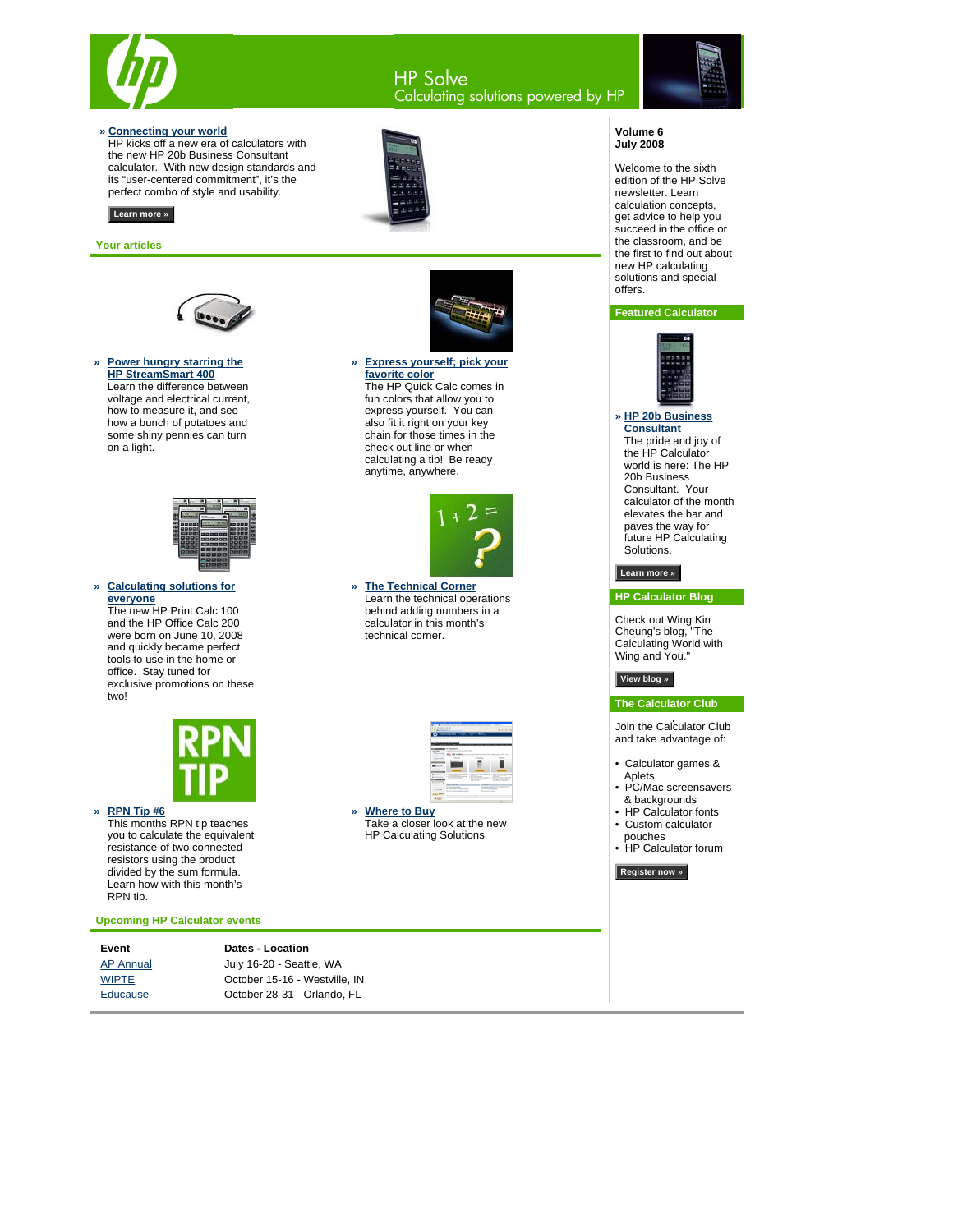# <span id="page-1-1"></span><span id="page-1-0"></span>Connecting your world

# Article – [Next](#page-3-1)  $\rightarrow$

A little over 35 years ago, HP marked the birthplace of its innovative and successful heritage in the handheld calculator market with the introduction of the HP-35 – the world's first handheld scientific calculator.

- Virtually displaced the then-ubiquitous slide rule; was an instant hit among engineers and scientists
- HP's first consumer product and essentially HP's first handheld device

Having spurred the leap from slide rules to handheld scientific calculators, HP today continues its heritage of delivering innovative products, and our goal is to be the leading calculating solution provider. We will redefine the way people learn, teach and use our handheld calculating technologies and solutions for students, professionals and consumers of all stages of life.

Today we would like to share with you how we are delivering on that goal:

- Focus on design
- Solutions for the education market
- Broadening the HP calculator portfolio

## **Focus on design**



HP is kicking off a new era of HP calculators with the HP 20b Business Consultant calculator. The HP Business Consultant is the first device based on the new HP calculator industrial design platform that unites style and usability to deliver visually distinct and meaningful elements across the HP calculator lineup. It unifies the HP calculator family through consistency in ID and UI, combines "user centered" design commitment to technical innovation, and a paradigm shift for professionals to deliver inspired and trusted products to our customers. Examples of user-centric design elements include:

- Tapered surfaces for a visually thinner aesthetic, a comfortable grip and a guide when slipping the calculator into a pocket
- Raised edges provide added protection to screen and keypad, contributing to a sense of durability while maintaining a sleek form

It builds on the cache of products such as the revolutionary HP-35 and the best-selling HP 12c and is based around design elements that are useful, relevant and aesthetically engaging to today's users.

The HP 20b Business Consultant is as beautiful as it is functional. Design also plays into the Business Consultant's functional layout with an intuitive key layout with frequently used business functions grouped together for easy access. The beveled keys allow for dual function key labeling and it greatly contributes to the calculator's clean, uncluttered look. The HP Business Consultant also continues in HP's tradition of technical innovation and product quality:

• Choice of RPN, hierarchical or traditional algebraic data entry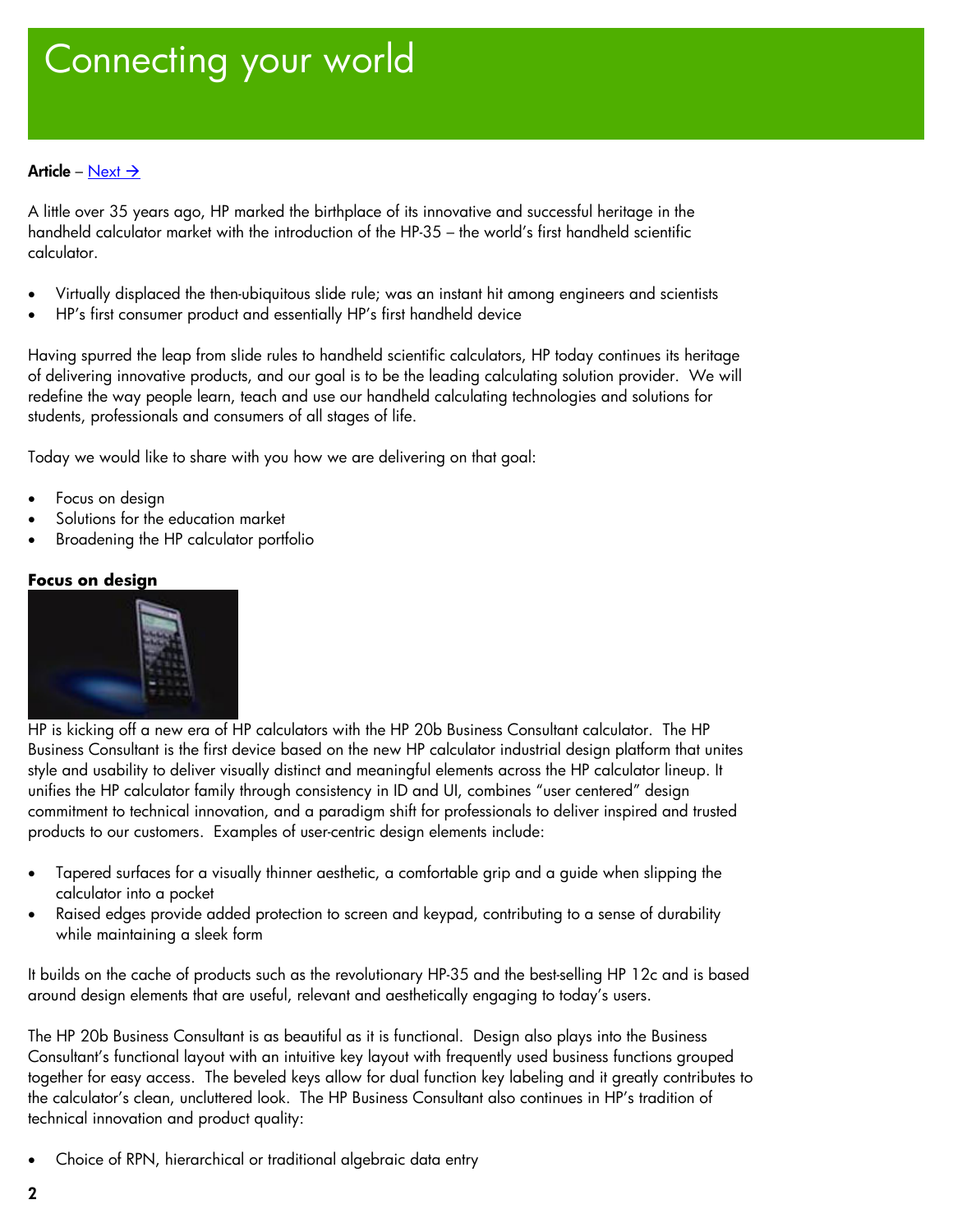- New high-speed, low power CPU for fast, accurate results while extending battery life
- Scroll keys for better navigation through functions
- Advanced math library and only calculator in its class with four advanced probability distributions

As part of the HP Business Consultant's thoughtful design, the product packaging is earth- and user-friendly as it offers more than a 50% reduction of packaging materials by weight, reduces transportation carton space by more than 40%, and its new "clip and zip" feature makes the packaging easier to open at home with common scissors, but as a theft deterrent it is difficult to open in the store

You can expect to see HP calculators continue to build on the new design platform to further redefine usability and style with our new line of calculating solutions.

# **Solutions for the education market**



HP calculators are committed to delivering education-focused calculating solutions that enhance today's digital classroom. HP recently introduced the Mobile Calculating Lab (MCL) solutions. HP is currently running Middle-grade calculator pilot workshops, offers free Web-based calculator training, and HP Calculator emulation software provided free to all educators.

The MCL solutions bring math and science experiments to life! HP's MCL solution combines an HP 39gs/40gs graphing calculator, HP StreamSmart 400, Fourier probes, software and theme-specific course materials to visually communicate experimental data as it happens. The MCL solutions enable students to better connect mathematical formulas and scientific theories to everyday physical phenomena by easily collecting and analyzing real-world data in real time. The MCL solutions allow students to better visualize concepts such as loss of rainforest and industrial run-off into water supply by experiencing phenomenon while simultaneously seeing the data in graphical or numerical form. The MCL solutions offer plug-and-play simplicity and flexibility:

- Virtually no set up when the HP StreamSmart 400 is plugged into the calculator's serial port, the calculator automatically recognizes the probe type and immediately displays the stream of incoming data
- Saves teachers time both in the classroom and when preparing lesson plans
- Students and teachers can modify experiments as they go to adapt to the real world experience and help make learning fun
- In comparison, traditional data loggers require teachers to pre-determine experiment parameters for the desired outcome, which entails more time-intensive set up and a steeper learning curve.

The portable MCL solutions are ideal for conducting experiences outside the classroom as well as inside. The HP StreamSmart 400 is up to five times smaller than traditional data loggers. To more effectively meet teaching needs, HP will offer customized MCL solutions by subject area (physics, chemistry, biology, environment, math and general science lesson plans) that include specific equipment and resource materials.

# **Broadening HP Calculator portfolio**

HP is creating new convenient, easy-to-use and stylish calculating solutions and products to expand its current portfolio designed for students and professionals to include home and office consumers.

HP OfficeCalc series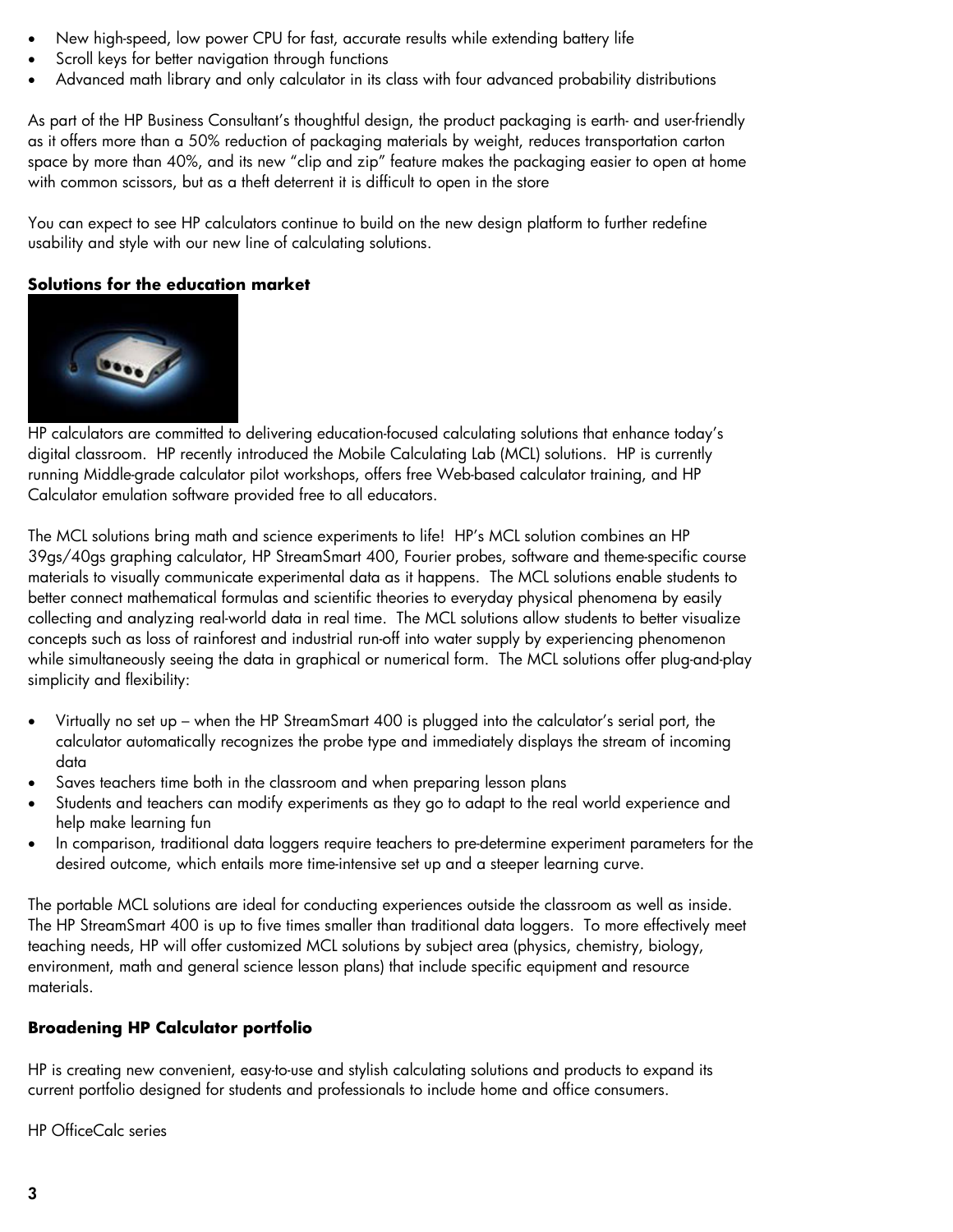<span id="page-3-1"></span><span id="page-3-0"></span>

- Stylish desktop offering for simple calculations
- Ideal for office or retail workers (i.e. to calculate mark-up percentages, sales totals and taxes)

## HP PrintCalc



• Ideal for small business owners that make quick calculations that require receipts or documentation

### HP Quick Calc



- Compact size allows users to keep handy for on-the-go calculations
- Designed for quick convenient access (i.e. keychain ring and magnetic backing)
- Available in fashionable colors

To learn more about HP Calculating Solutions, please visit the [HP Calculator](http://h20331.www2.hp.com/hpsub/cache/301430-0-0-225-121.html) website.

# Feature calculator of the month: HP 20b Business **Consultant**

## $\leftarrow$  [Previous](#page-1-1) – Article – [Next](#page-4-1)  $\rightarrow$



This is our pride and joy. The HP 20b Business Consultant elevates the bar and paves the way for HP Calculating Solutions into the future. We put our heart and soul into the development of this new product and we simply love it. It has been designed with the students and professionals in mind; the sleek HP 20b offers quick solutions for your business and finance calculations. Here's why we think you will love it too!

As part of its functional design, the HP Business Consultant boasts an intuitive key layout with frequently used business functions such as TVM (Time Value of Money), depreciation, amortization, bonds and cash flows grouped together for easy access. It also offers dedicated keys for commonly used math functions.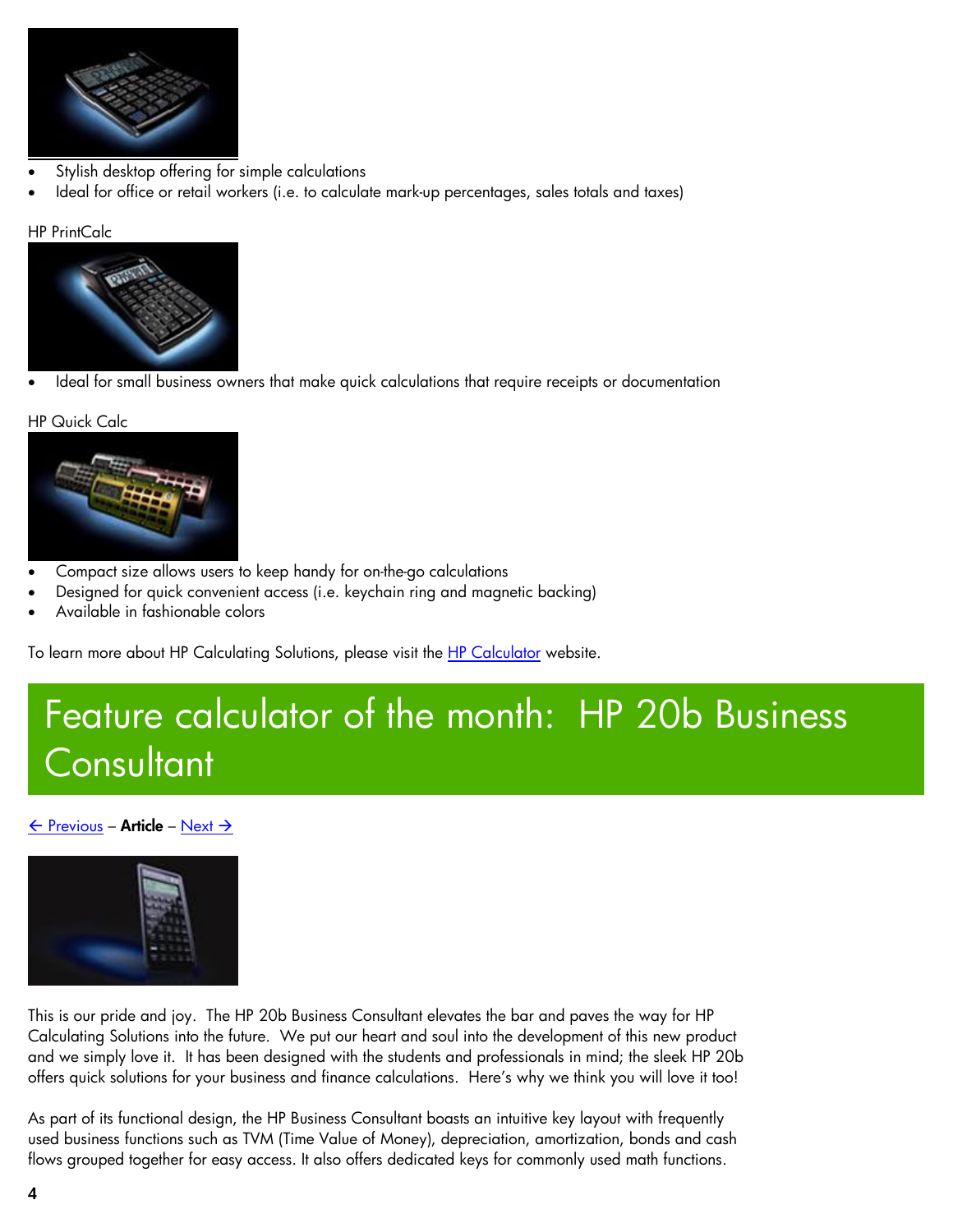<span id="page-4-1"></span><span id="page-4-0"></span>In addition, beveled keys allow for easy visual separation of dual function labeling directly on the key, which leaves the faceplate free of text, contributing to the calculator's clean, uncluttered look.

The HP Business Consultant also continues in the HP tradition of technical innovation and product quality. Feature highlights include:

- Two-line display allowing users to view up to 12 digits and scroll through variables, real-text labels, menus and prompts
- New high-speed, low-power CPU delivering fast, accurate results with up to 15-digit internal precision while extending battery life
- Choice of time-saving Reverse Polish Notation (RPN), hierarchical or traditional chain algebraic data entry
- Scroll keys permitting users to navigate through menu lists, variables and recent results
- More than 15 statistical analysis functions including eight statistical models, standard error and covariance
- Advanced math library including trigonometry and hyperbolic functions
- Easily configurable display format and language preferences

Fun facts about the new HP 20b Business Consultant:

- Born: June 10, 2008
- The 20b is the first in its class to offer a 32 bit, 30Mhz ARM CPU which delivers blazingly fast results even on the most complex operations such as probability distributions.
- You can customize your 20b to display your name when it turns ON by doing the following: shift mode UP UP UP (select the language) SHIFT UP. the screen then becomes blank and you are ready to enter your name (up to 8 characters). use the UP and down arrow to select a letter, INPUT to validate the letter and = to erase the last letter and ON to exit... for example to enter CDB, press UP INPUT UP UP INPUT UP UP UP . Once you have entered your name, press SHIFT OFF and then ON again and your name will display.
- It is the only financial calculator in its class with four advanced probability distributions: normal distribution, Chi-squared, student distribution, and F-distribution.

To learn more about HP Calculating Solutions, please visit please visit the [HP Calculator](http://h20331.www2.hp.com/hpsub/cache/301430-0-0-225-121.html) website.



## $\leftarrow$  [Previous](#page-3-1) – Article – [Next](#page-6-1)  $\rightarrow$

## **Avoiding Entry Errors**

An electrical engineering student calculates the equivalent resistance,  $R_{\text{L}}$ , of two resistors  $R_1$  and  $R_2$ connected in parallel, using the product divided by the sum formula.

$$
R_T=\frac{(R_1\boldsymbol{\cdot} R_2)}{(R_1+R_2)}
$$

His desired R<sub>T</sub> value is to be calculated from R<sub>1</sub> = 12.341 ohms, and R2 = 8.037 ohms. There are three ways the student may make the calculation on an RPN calculator to avoid errors when entering the values more than once. The HP35s is used for the examples. Numeric data entry keystrokes are not counted.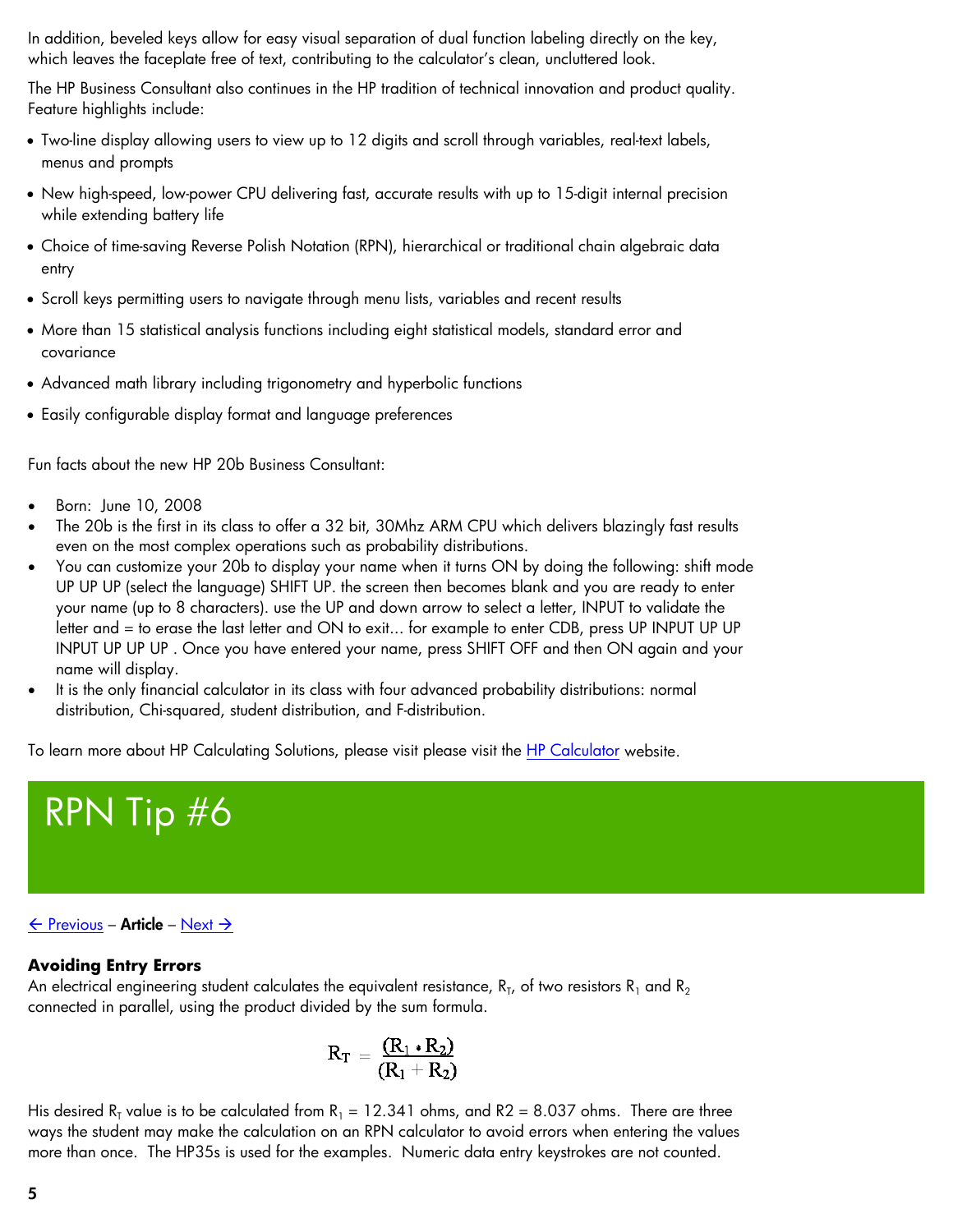Underlining; single, double, or  $\frac{\text{triple}}{\text{13\_triple}}$  [3\_triple.jpg], indicates keystrokes (ks).

- 1. Store the values on the stack using the RPN key sequences.
	- a. Press 12.341, <u>ENTER, ENTER, ENTER</u>, 8.037,  $\times$ , LAST X, <u>R↑, +, ÷</u> to calculate 4.86724001374 ohms. (10 ks).
	- Or alternately;

b. Press 12.341, <u>ENTER</u>, ENTER, 8.037,  $\times$ ,  $\times \times \times$  [3\_X-Y.gif], LAST X,  $\pm$ ,  $\pm$  to calculate 4.86724001374 ohms. (7 ks).

The second method, 1a, if the problem is solved often, may be quicker because pressing the ENTER key three times successively is faster. The roll up operation, R↑, requires two keystrokes and may balance the time saved keying the three ENTERs.

2. Store the values in registers. This method is especially useful if the values are to be used multiple times.

a. Press 12.341,  $\underline{\text{STO 1}}$ , 8.037,  $\underline{\text{STO 2}}$ ,  $\underline{x}$ , <u>RCL 1</u>, <u>RCL 2</u>,  $\underline{+}$ ,  $\underline{+}$  [3\_sto1.jpg] to calculate 4.86724001374 ohms. (13 ks)

b. or alternately only use one register and LASTX.

Press 12.341, <u>STO 1,</u> 8.037, <u>x</u>, <u>LASTX, RCL 1</u>, <u>+, ÷</u> [3\_sto2.jpg] to calculate 4.86724001374 ohms. (10 ks)

3. Recognize that the mathematical equivalent formula is:

$$
R_T = \frac{1}{\frac{1}{R_1}+\frac{1}{R_2}}
$$

### [3\_RT2.jpg]

Press 12.341, <u>1/X</u>, 8.037, <u>1/X, +, 1/X</u> to calculate 4.86724001374 ohms. (4 ks).

Observe that the latter method uses the fewest keystrokes and doesn't require storing or entering the values more than once, which avoids errors. This method is also keystroke optimum if the  $R<sub>T</sub>$  of three or more resistors is to be calculated.

There is one minor accuracy issue with this method. The multiple divisions may produce an error in the least significant digit of  $\pm$  several counts. If R<sub>1</sub> is 6 ohms and R<sub>2</sub> is 18 ohms the answer will be two counts low. Depending on your display mode you may not even see this 2x10<sup>-11</sup> error. You will have to press left shift, ENTER (SHOW) to see 4.49999999998 instead of 4.50000000000.

Challenge for the student. Can you find two values where the count will be off by 3?

If the student explores these solution methods he or she will most likely discover other keystroke sequences to solve the problem, especially with approach No. 1.

Click here to learn more about [RPN](http://www.hp.com/calculators/news/rpn.html).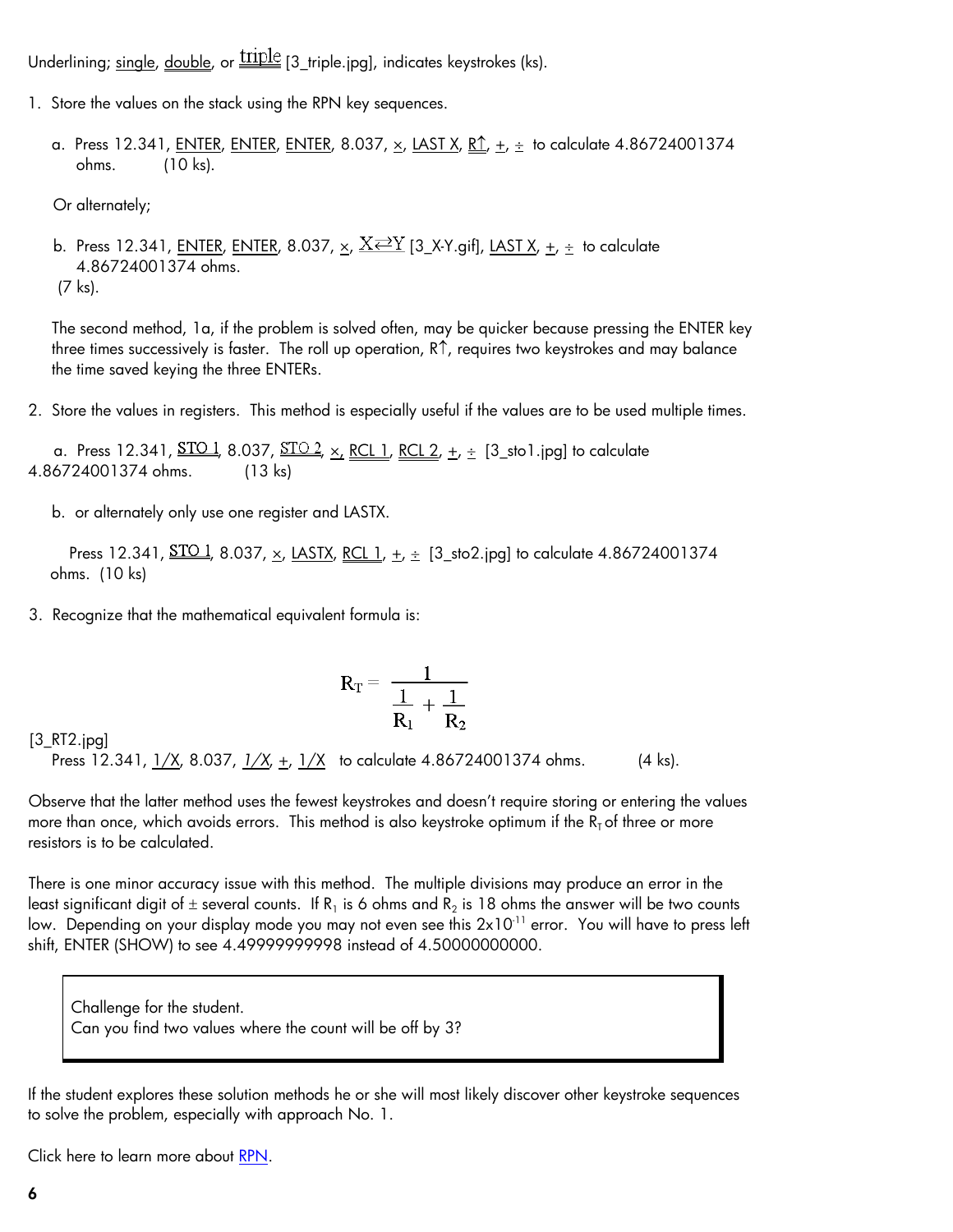# <span id="page-6-1"></span><span id="page-6-0"></span>Power hungry starring the HP StreamSmart 400

## $\leftarrow$  [Previous](#page-4-1) – Article – [Next](#page-9-1)  $\rightarrow$

## **Introduction**

Making electricity from common foods and household items is a time-honored science fair project. Here, we will take a closer look at the difference between voltage and electric current, and how simple geometry plays a crucial role in determining the attributes of an electric circuit.

## **Materials**

- 4 potatoes
- wires with alligator clip connectors on both ends (available at Radio Shack)
- copper pennies
- galvanized nails
- HP 39gs Graphing Calculator with SmartStream applet
- StreamSmart 400
- Fourier voltage probe and current probe
- knife (plastic will do) for cutting potatoes
- steel wool to clean the nail and pennies
- soft-tip pen marker

## **Set Up and Procedure**

Cut the potatoes in half, giving you eight pieces. Each piece will make a single battery. After that, you will combine several batteries together in different ways and measure the voltage and current of the different circuits.

Clean the pennies and the nails with the steel wool. Try to make them shine.

Push one galvanized nail into a potato, leaving enough sticking out so that you can attach an alligator clip to it. Then push a penny into the same potato, again leaving enough exposed that you can clip a wire onto it. Make sure the penny does not touch the nail. Clip one wire to the nail and another wire to the potato. Now attach the red (positive) lead from the voltage probe to the other end of the wire that is attached to the penny, and the black (negative) lead from the probe to the other end of the wire that is attached to the nail.

Plug the voltage probe into the StreamSmart 400 and then plug the StreamSmart 400 into the HP39gs. Start the SmartStreamer aplet. You should see a voltage reading right away.

## **Exploration**

1. What voltage do you get?

Use the marker to label this potato number 1. Record the voltage in the table. Typically, you should see about 0.5 – 0.9 volts from your potato battery. If you see nothing, check your connections.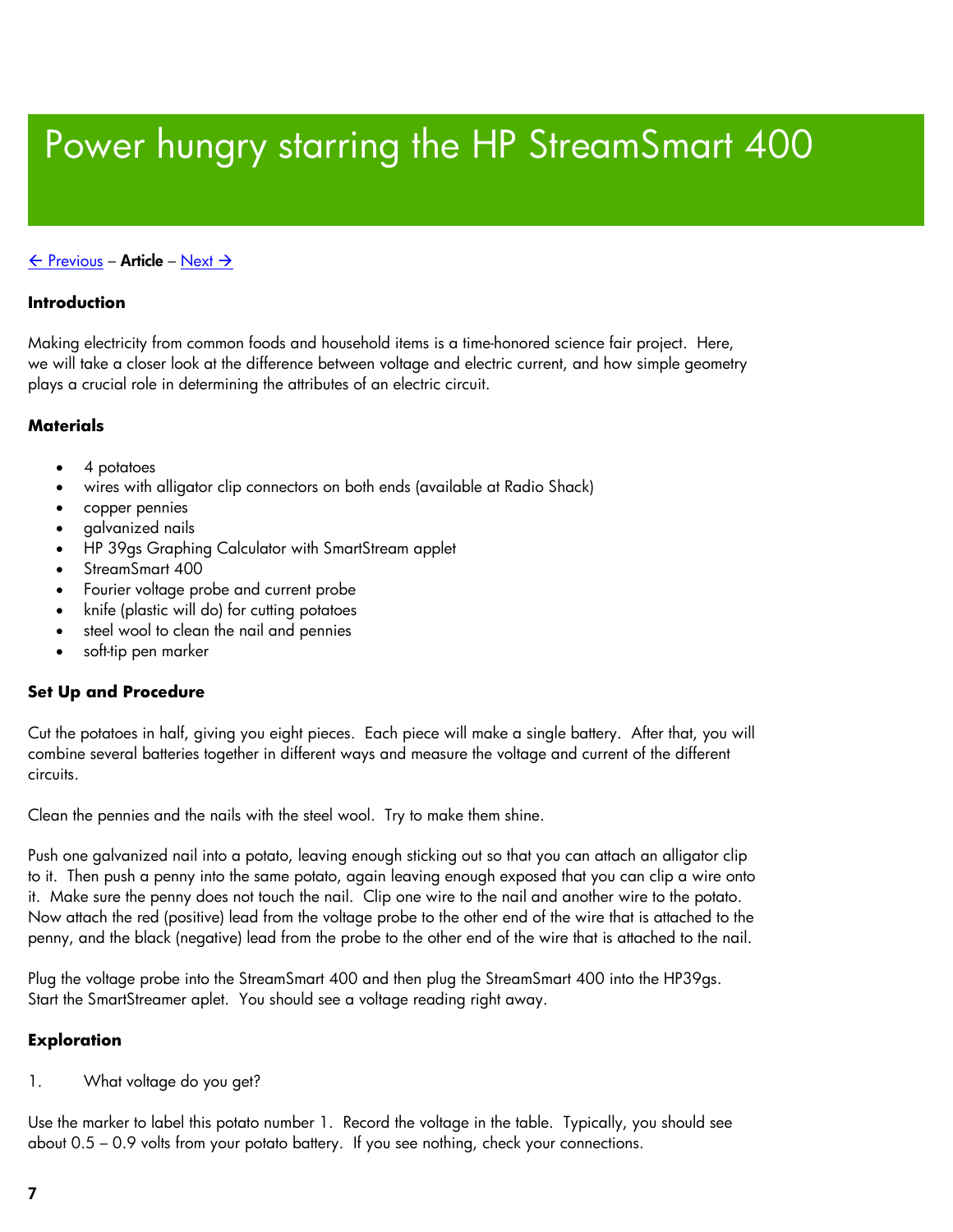Now disconnect the voltage probe and connect the current probe (or use them both simultaneously, if possible). Measure the current of potato 1 and record it in the table.

2. Build seven more single-potato batteries just like the last one. Number each one with a marker and measure the voltage and current of each one. Record the voltages and currents in the table.

| Potato  |  |  |  |  |
|---------|--|--|--|--|
| Voltage |  |  |  |  |
| Current |  |  |  |  |

Now you'll combine the potatoes is various ways and measure the voltages and currents.

First you will connect two potato batteries in "series". To do this, use a wire to connect the penny on one potato to the nail on another. Then attach the positive lead from the voltage probe to the penny on one potato, and the negative lead to the nail on the other potato. See photo 1.



**Photo 1: Two batteries in series** 

- 3. Measure the voltage of this circuit. How does it compare to the voltages of the two separate potatoes that you put together?
- 4. Measure the current of this circuit. How does it compare to the currents of the two separate potatoes that you put together?
- 5. Now continue to add one more potato in series at a time, starting with potato 3. Measure the voltages and currents and record in the table:

| Potatoes | and 2 | $\sim$<br>thru 3 | thru 4 | thru $5$ | thru 6 | ، thru | <sup>າ</sup> thru & |
|----------|-------|------------------|--------|----------|--------|--------|---------------------|
| Voltage  |       |                  |        |          |        |        |                     |
| Current  |       |                  |        |          |        |        |                     |

- 6. Take a look at the voltages of the individual potatoes. What is the affect of adding more batteries in series?
- 7. Take a look at the currents of the individual potatoes. What is the affect of adding more batteries in series?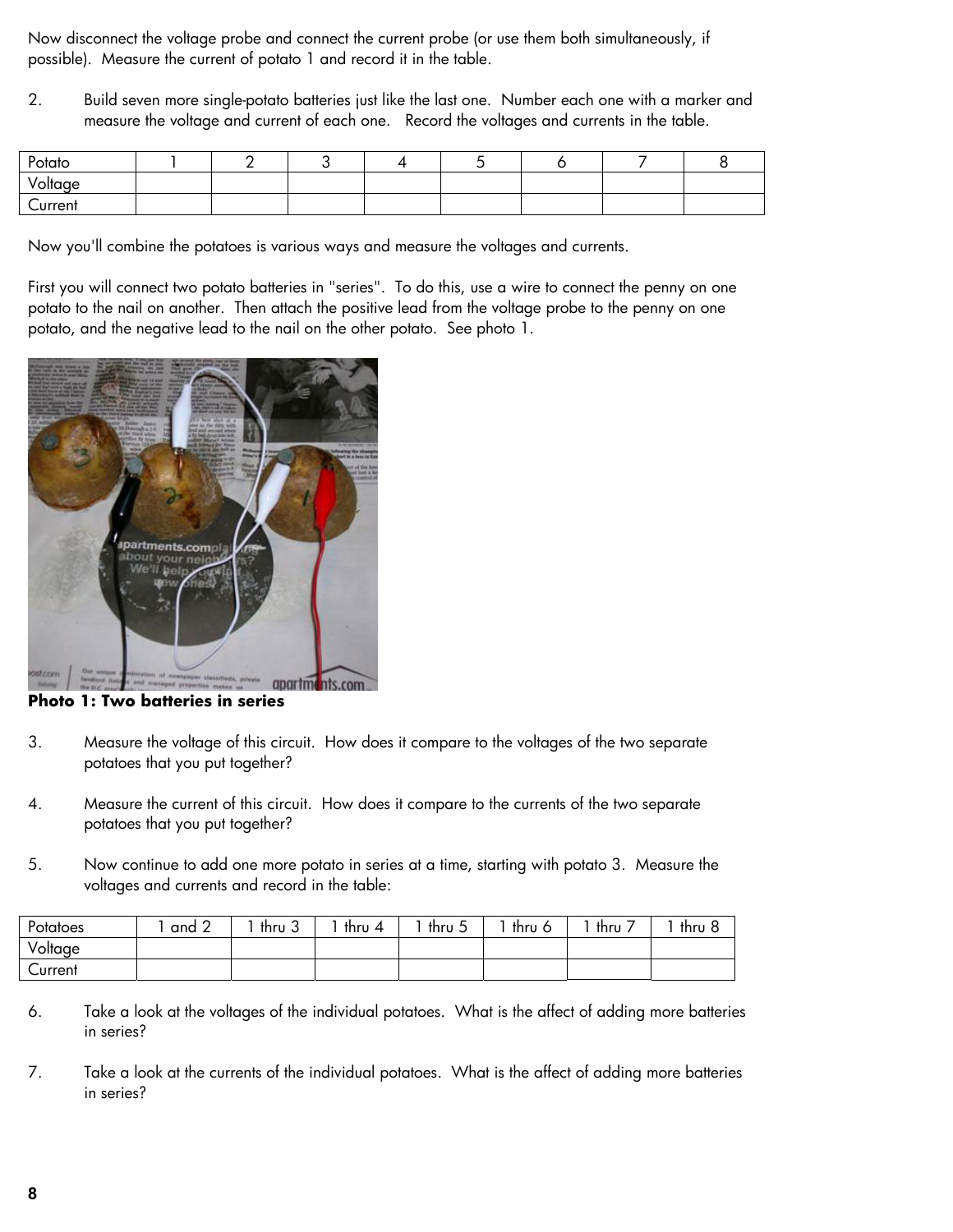Now you'll connect the batteries differently. Disconnect the series circuit. Take potatoes 1 and 2, and connect the pennies with a wire, and the nails with a second wire. This is called a parallel circuit. See Photo 2.



**Photo 2: Two batteries in parallel** 

Now just add one more potato in parallel, potato 3.

- 8. Measure the voltage and current. What do you get?
- 9. What happens to voltage when you connect batteries in parallel?
- 10. What happens to current when you connect batteries in parallel?

## **Extensions**

1. Connect four pairs of two batteries each in series. Then connect the resulting four pairs in parallel. This should give you a battery with a voltage equal to 2 potatoes and a current of 4 potatoes. Try it! Then take a small flashlight bulb and see if you can light it up with your potato battery. See photo 3.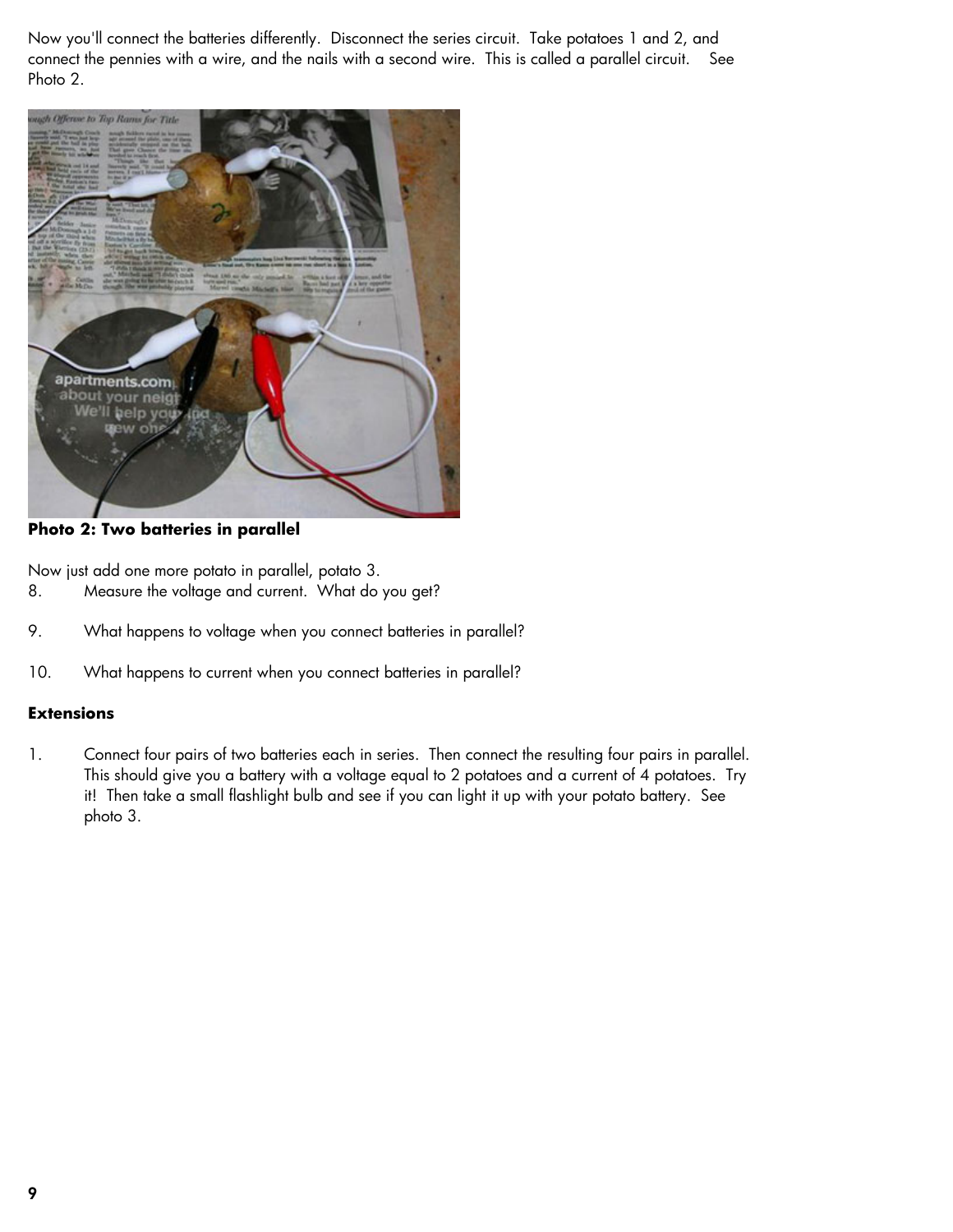<span id="page-9-1"></span><span id="page-9-0"></span>

**Photo 3: Four pairs of series batteries in parallel** 

2. Research what makes a potato battery work. You should find out what an electrolyte is (phosphoric acid in the potato acts as an electrolyte) and how the two different metals used in this activity create an electric current.

Click here for more information about the [HP 39gs Graphing Calculator](http://h10010.www1.hp.com/wwpc/us/en/sm/WF05a/215348-215348-64232-30821-215351-1812520.html).

# Express yourself; pick your favorite color

 $\leftarrow$  [Previous](#page-6-1) – Article – [Next](#page-10-1)  $\rightarrow$ 



Express your style this summer with the new HP Quick Calc!

HP is having a little more fun this summer with all the exciting new line of fun products. There will be new categories like the HP Print Calc 100, HP Office Calc series, and HP Stream Smart 400 solutions. The HP Quick Calc is the coolest calculator product you'll see this summer with four hip colors to select from to express your style.

The compact, stylish HP Quick Calc is for quick calculations on the go. Its unique design is small enough to carry with you on a keychain or lanyard strap, or you can attach it to a metal surface like a locker, file cabinet, or refrigerator. There's always a need for a calculator so you want to be ready anytime,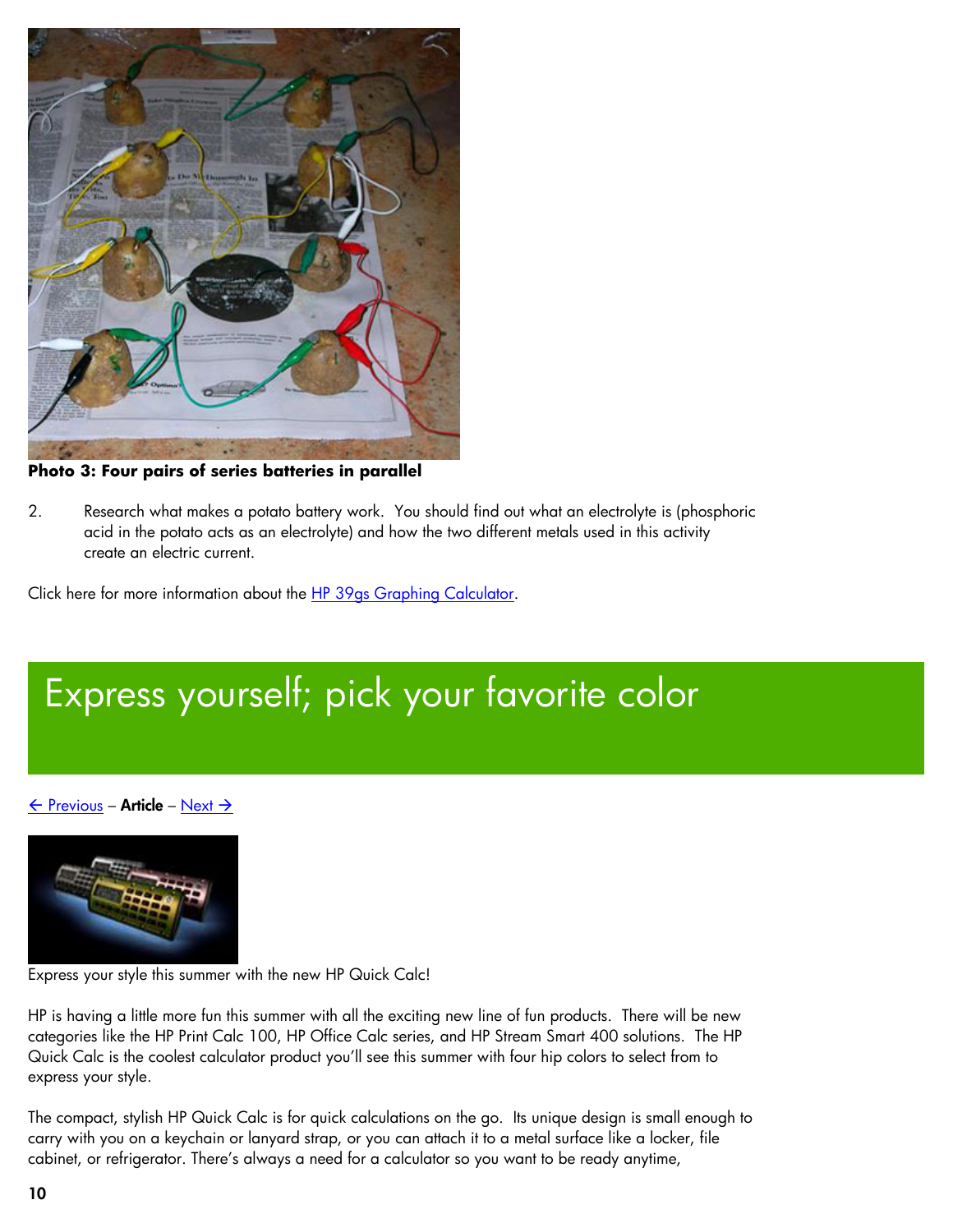<span id="page-10-1"></span><span id="page-10-0"></span>anywhere. There's pink, green, silver, and metallic bronze. Express yourself by matching your calculator with your outfits and gadgets this summer.

To learn more about HP Calculating Solutions, please visit please visit the [HP Calculator](http://h20331.www2.hp.com/hpsub/cache/301430-0-0-225-121.html) website.

# Calculating solutions for everyone

## $\leftarrow$  [Previous](#page-9-1) – Article – [Next](#page-11-1)  $\rightarrow$

On June 10, 2008 HP launched some exciting new products within the calculator business unit. While all of them promise to be big sellers, a few of the products are specifically aimed at the workplace and home use.



Take the HP Print Calc 100 our "convenient solution for quick calculation needs" – with the HP Print Calc 100 you can get quick and easy answers to the most common calculator functions. You can use the calculator to calculate sales total and tax functions for retail calculations and business functions such as mark-up and percentage. With it's large 10-digit, angled screen it is easy-to-view and reliable.



The HP Office Calc 200 is the larger version of the desktop calculators and delivers the same quality and proficiency of the 100. However, the HP Office Calc 200 has a 14-digit display and quick keys easily calculating sales tax. Both products come with HP's legendary warranty and support service.



The final product in this category is the HP Print Calc 100. Unlike the other two the HP Print Calc 100 does just what its name implies – it prints! It also comes with some of the most common business functions: cost, sell price, and margin.

With these new products we hope to bridge the gap between our current financial, scientific, and graphing calculators and a simpler, easier-to-use, convenient calculator used more frequently in the home and office. Every worker, professional or retail based, can find a use for these calculators and will find they too live up to the HP reputation of great quality and design.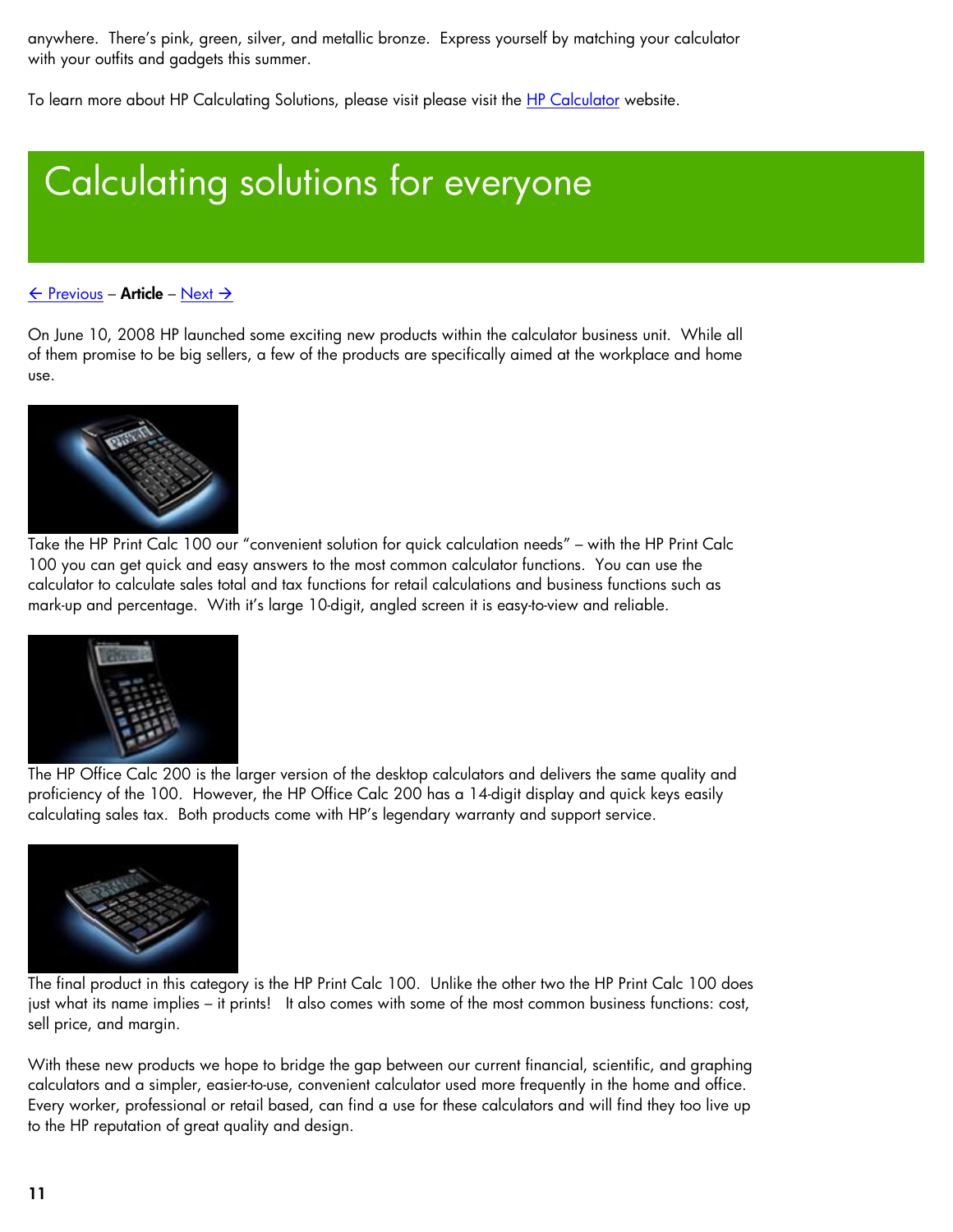<span id="page-11-1"></span><span id="page-11-0"></span>In the coming months keep your eyes open for exciting promotions on these calculators directly aimed at our business and enterprise customers.

To learn more about HP Calculating Solutions, please visit please visit the [HP Calculator](http://h20331.www2.hp.com/hpsub/cache/301430-0-0-225-121.html) website.

# The Technical Corner

## $\leftarrow$  [Previous](#page-10-1) – Article

How does my calculator add two numbers?

HP calculators stores numbers as a set of 3 items: a sign, + or -, a 12 digit number called 'mantissa' always greater or equal to 100,000,000,000 and an exponent.

For example, 34.432 is stored as '+', 344320000000, 1.

Adding two numbers is actually more complicated than it looks as they are lots of special cases. From adding two numbers of opposite signs (which is actually a subtraction), to issues of rounding.

 The first thing that the calculator will do is check if the operation is an addition (in this case, the sign of the two numbers will be the same) or a subtraction (in this case, the sign of the two numbers will be opposite).

After this, the calculator orders the absolute value of the two numbers. This is done for two reasons: First to find the exponent of the result (which will be the exponent of the larger number, optionally plus one, in the case of the addition), Second to increase the precision of the result in the case of a subtraction by adding one digit of precision on the smallest number.

The next step to perform the addition is to find if one of the number needs to be 'shifted' compared with the second one. "Shifting' refers to the action of shifting toward the right the smallest number in order to have the units line up with the units, the tens line up with the tens, etc. The shifting required can be calculating by subtracting the exponent of the smallest number form the exponent of the largest number.

Once the number of digit to shift the number mantissa by is determined, three cases are possible:

In the first case, the amount of shift is larger than the precision of the mantissa, as in the example of adding 10E20 with 1. Such an addition will result in a complete lost of the '1' as it is much too small relatively to 10E20.

In the second case, the two numbers have the same exponent and there is no shift required.

The last case is the case where a shift is required. In that case, the mantissa of the number is shifted. And there is 'magic' in this case because this is where rounding comes into play, and rounding is more complex than most people imagine. But before we talk about rounding in more details, let us finish to talk about the addition!

It is only in the fourth step that the addition (or subtraction) is performed! Since the operations are done in 13 digits (and not 12), there is no risk of lost precision due to carry out at that stage.

The last operation is a normalization of the number. Ie, a test to make sure that the number is properly formatted (mantissa  $> = 100,000,000,000$  and valid exponent).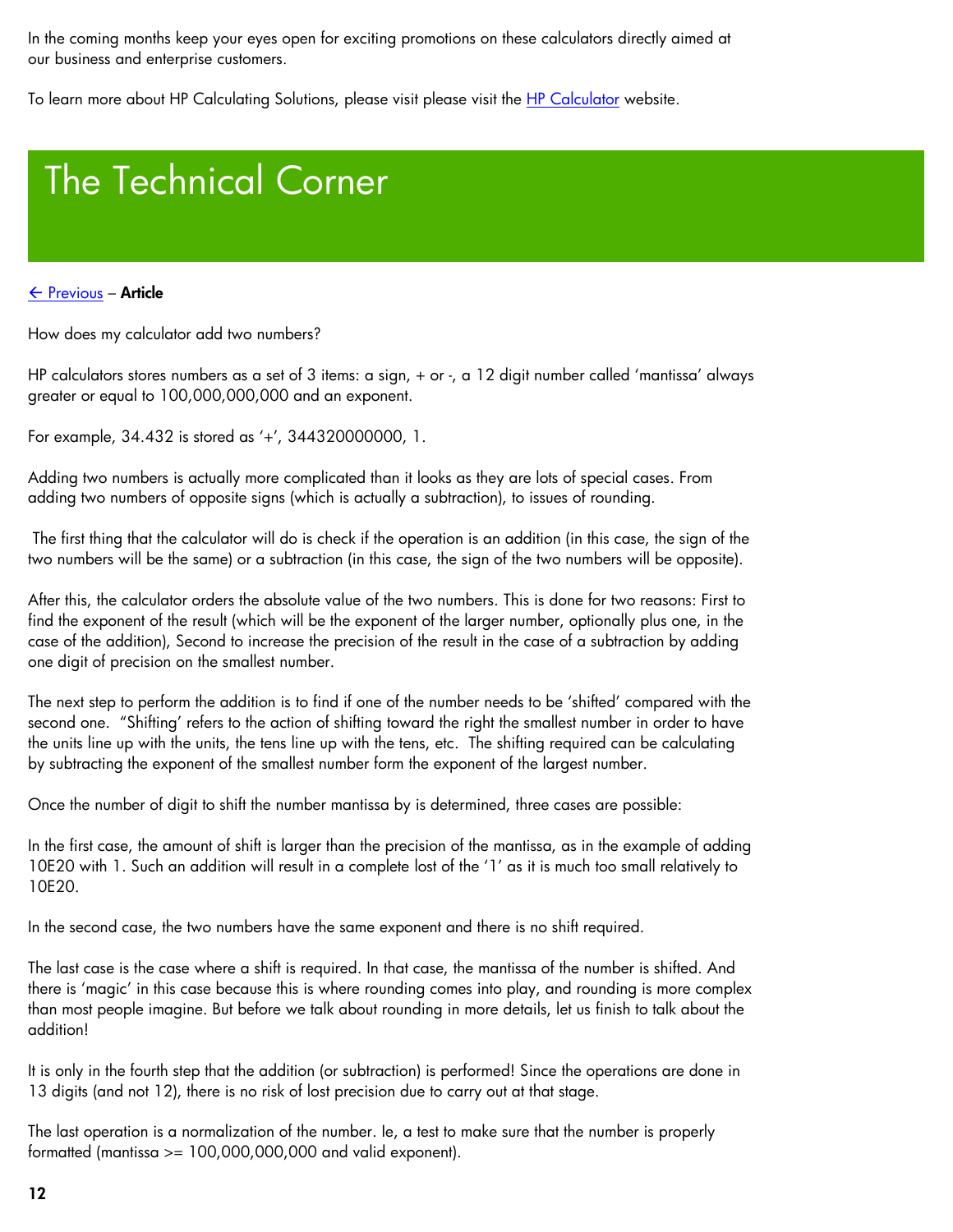Now, it's time to finish our discussion on rounding. Most of you are familiar with the rounding to 'above' if the value is larger than 5. For example, if one pound of flour is \$1.25, and since you can not pay  $\frac{1}{2}$  cents, you will expect to pay \$0.63 for your ½ pound of flour. This means that the 'shifting' function needs to handle the case of the 'lost' or 'shifted' out numbers to be smaller or larger than 5. But the problem with the round up approach is that over time, the rounding is ALWAYS in the same direction, ie, the seller in the case of the flour makes an extra 0.5 cent for all sales of ½ pound. At the end of the day, after hundreds of sales, this can be real dollars! Things are even worse in numerical calculator where some algorithms can ask for literally millions of successive additions (such as calculations of interest rates for cash flow for example). So the HP calculator does what is called a 'round to even'. This means that the rounding algorithm is as follow:

If the 'data' which is dropped out is smaller than 0.5, it rounds to 0, if it larger than 0.5, it rounds to 1, but, if the data is exactly 0.5, it will round UP if the number is odd and DOWN if the number if even.

If we return to the example of our windmill operator selling his ½ pounds of flour, this would be the equivalent of him rounding UP to \$0.62 for every 'even' customer and DOWN \$0.63 for every 'odd' customer (and by that, we do not mean strange looking, but every other customer). The net effect of this is that at the end of the day, the maximum difference between the amount of cash in the seller teller and the number of pounds of flour multiplied by \$1.25 is only going to be 1 cent, while if the round to even was not implemented, the seller would have number of customer divided by 2 extra cents in his teller.

You can test that on any advanced HP calculator (the low cost calculators typically do not implement round to even) by adding 10.0000000001 to 1.00000000005. The first addition will yield 11.0000000002 (round UP), but performing the addition again (11.0000000002 + 1.00000000005) will return 12.000000002 (round DOWN).

Let us look at the code now:

```
// step 1, check if it's an addition or substraction 
samesign= sign x = sign y;
// Step 2: then make y \le x in absolute value
if exponent x = exponent y then
{ 
 if mantissa_x < mantissa_y then swap(x, y);
} else { 
 if exponent_x < exponent_y then swap(x, y);
  // make sure than a subtraction will not cause a carry 
  // by multiplying the mantissa of x by 10 (the exponent is 
  // reduced by 1 to keep the value of x the same. 
  // this operation means that the addition/subtraction will be 
  // performed on 13 digits and not just 12. 
  if not samesign then 
  { 
  Mantissa_x= mantissa_x<sup>*</sup>10; exponent_x= exponent_x-1;
  } 
} 
// step 3: calculate the shift required. 
shift= exponent_x - exponent_y;if shift > 12 then return normalize(x);
if shift<>0 then 
 mantissa_y = ShiftAndRound(mantissa_y, shift);
```
// Step 4: the addition or substraction (as needed)